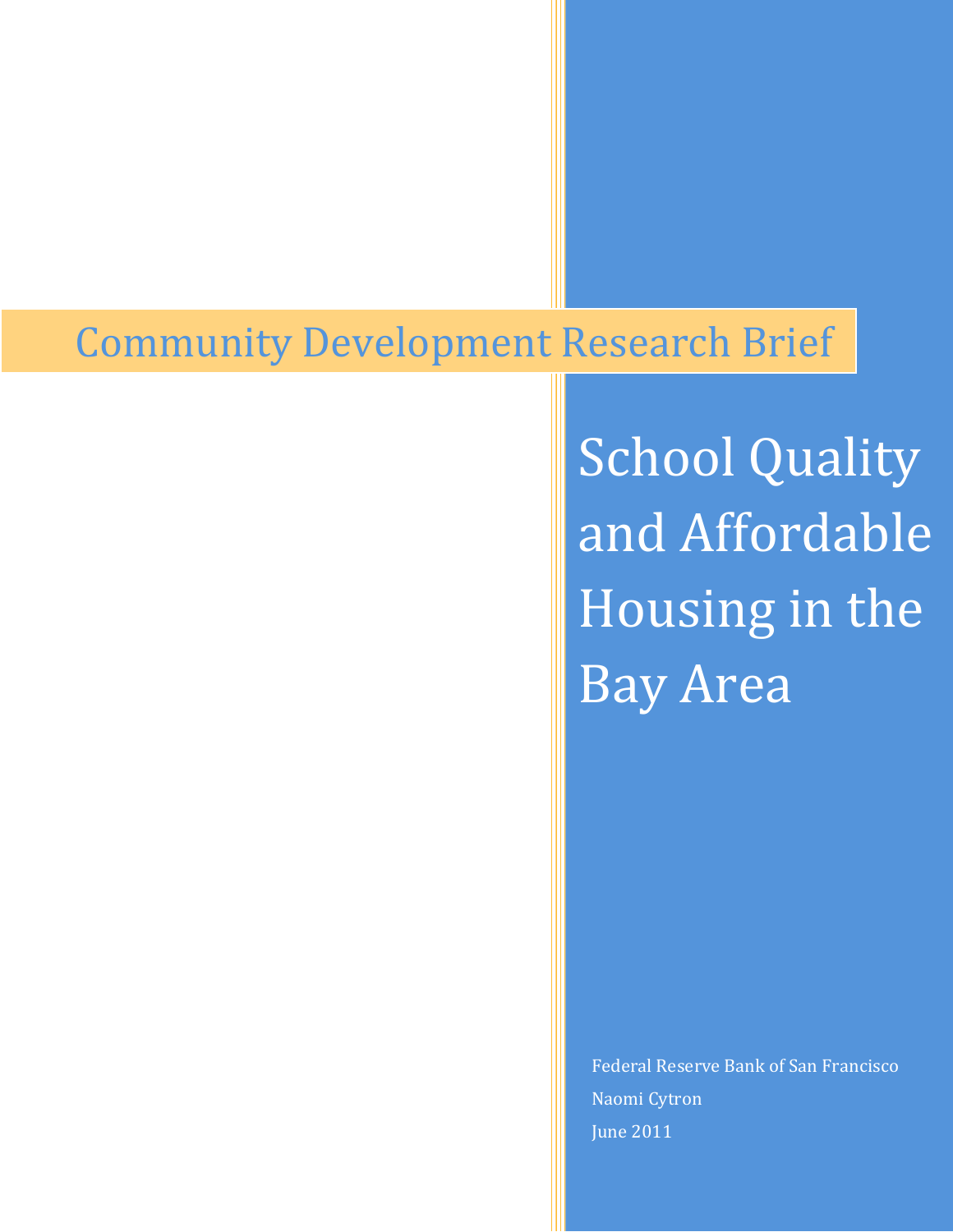ı

Everyone knows the old real estate adage that the three most important factors in determining the value of a given property are location, location, and location. This is to say that *place* matters; a neighborhood confers a bundle of amenities to its residents that are specific to that geography. This bundle can include proximity to parks, smallscale retail offerings, high quality schools, and a variety of transportation options, as well as low crime rates and clean air. These amenities are arranged in a variety of configurations across space, and most households determine which aspects are most important to them, and then choose their neighborhood accordingly.

However, neighborhood choice is much more limited for lower-income households who live in publicly subsidized housing. A wealth of scholarship has examined the historical pattern of concentrating subsidized housing in locations that have largely been isolated from amenity-rich areas.<sup>[1](#page-1-0)</sup> Policy decisions and financial constraints have contributed to this pattern, and while a variety of federal and local programs have been implemented to offer expanded neighborhood choice to lower-income households reliant on housing assistance, the bulk of subsidized affordable housing remains unevenly distributed across different types of neighborhoods. In this data brief, we look at how these patterns play out in the nine-county Bay Area of Northern California, focusing here on the relative locations of subsidized housing and high quality schools.

## **SCHOOL QUALITY AND AFFORDABLE HOUSING IN THE BAY AREA**

High quality schools prepare all students for long-term success. "Quality," though, can be measured in a variety of ways. This analysis uses the Academic Performance Index (API) as a proxy for school quality. The API is a single number reflecting a school's performance level based on the results of statewide testing, and is calculated by converting a student's performance on statewide assessments across multiple content areas into points on the API scale, and then averaging across all students and tests. Here, we've included API scores only from elementary and middle schools, assuming that a student is more likely to attend his or her neighborhood school in the early grades

<span id="page-1-0"></span><sup>1</sup> See, for instance: Jargowsky, Paul (1997). *Poverty and place. Ghettos, barrios, and the American city*. Russell Sage Foundation; Briggs, Xavier de Souza, ed. (2005). *The geography of opportunity: Race and housing choice in metropolitan America.* Brookings Institution Press.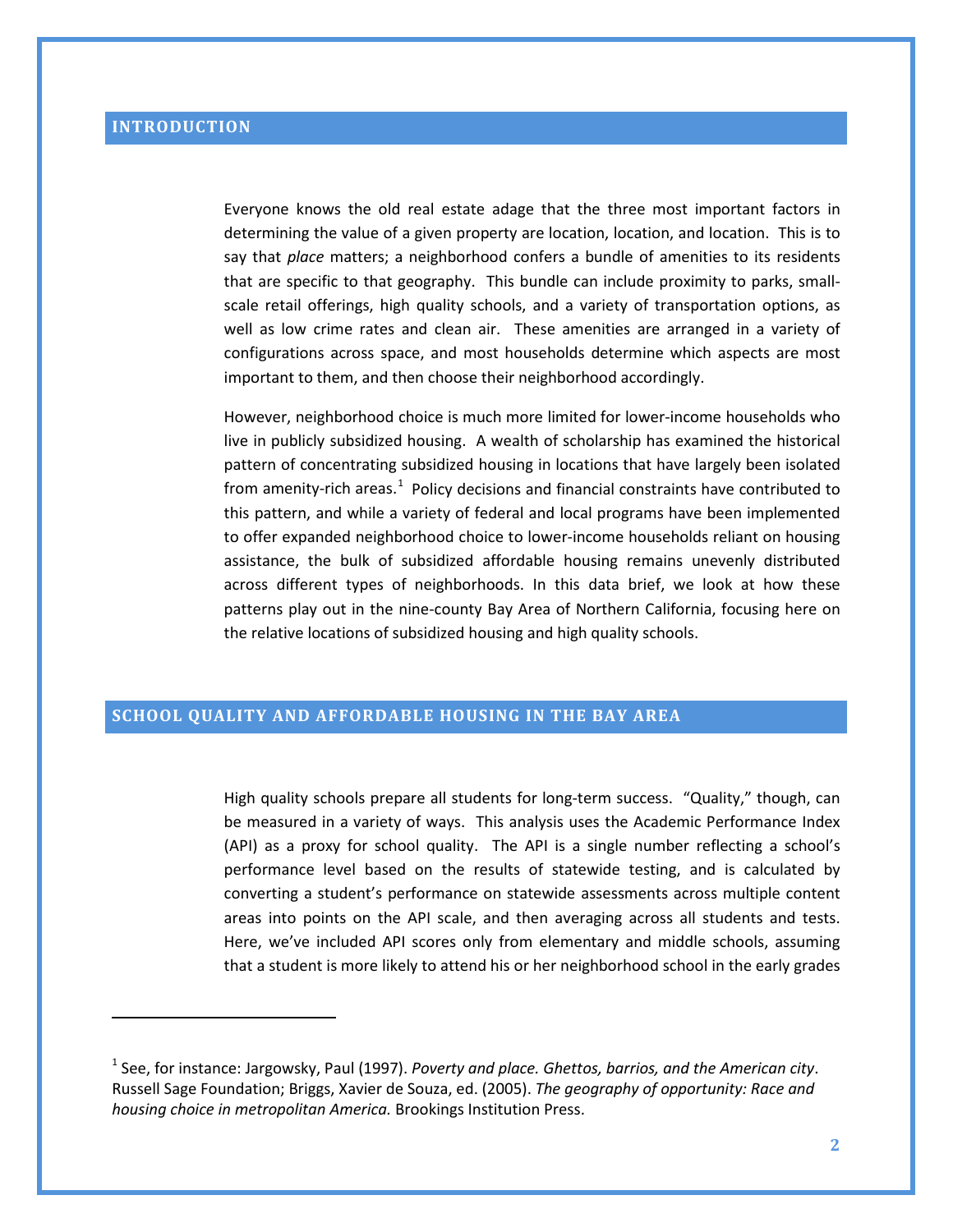than during high school years. Thus, the location of one's home relative to high and low performing schools is of critical importance, particularly in early, formative years of education. High quality neighborhood schools can serve as a local community asset in additional ways, fostering social capital by hosting community meetings, after-school or summer programming, public use playgrounds and sports fields, and other non-school activities.

In the first stage of the analysis, we overlay API data with data on the location of subsidized housing units. Figure 1 displays the geographic distribution of schools scoring across API quintiles, and Figure 2 layers on subsided housing data, including public housing complexes, Low Income Housing Tax Credit properties, and other deed restricted units.<sup>[2](#page-2-0)</sup> The results show the uneven distribution of high quality schools as well as subsidized housing in the Bay Area, and reveal stark patterns in the overlap of low performing schools and subsidized housing units. Within the region, neighborhoods with high quality schools tend to be located in the more suburban and wealthier neighborhoods of Contra Costa, Santa Clara, and Marin Counties. These neighborhoods do not, however, contain a similar share of the region's subsidized housing. Instead, subsidized housing tends to be located in neighborhoods with underperforming schools. To put this in numeric terms, just over 60 percent of affordable housing developments are located in census tracts where schools rank in the bottom two quintiles of school performance, with API scores well below the state's performance target of 800, whereas just under 10 percent of developments are located near schools that rank in the highest quintile of school performance. (Table 1) Proximity is not, of course, the sole factor determining school attendance patterns; school district boundary lines and school assignment policies influence which students attend which schools. Still, these patterns are of considerable significance in assessing likely educational opportunities for the current generation of low-income students moving through the public school system in the Bay Area.

| 2009 API Range<br><b>(Elementary and Middle</b><br>Schools only) |           | <b>Number/Percent of</b><br><b>Subsidized Housing</b><br><b>Developments</b> |     | <b>Number/Percent of</b><br><b>Subsidized Housing Units</b> |     |
|------------------------------------------------------------------|-----------|------------------------------------------------------------------------------|-----|-------------------------------------------------------------|-----|
| Quintile 1                                                       | Below 732 | 507                                                                          | 31% | 38,628                                                      | 33% |
| Quintile 2                                                       | 733-780   | 482                                                                          | 30% | 33,667                                                      | 29% |
| Quintile 3                                                       | 781-824   | 302                                                                          | 19% | 21,839                                                      | 19% |
| Quintile 4                                                       | 825-882   | 196                                                                          | 12% | 12,532                                                      | 11% |
| Quintile 5                                                       | 883-998   | 142                                                                          | 9%  | 9,741                                                       | 8%  |

#### TABLE 1: API SCORES AND SUBSIDIZED HOUSING2

 $\overline{\phantom{0}}$ 

<span id="page-2-0"></span><sup>&</sup>lt;sup>2</sup> See Methodology notes for source details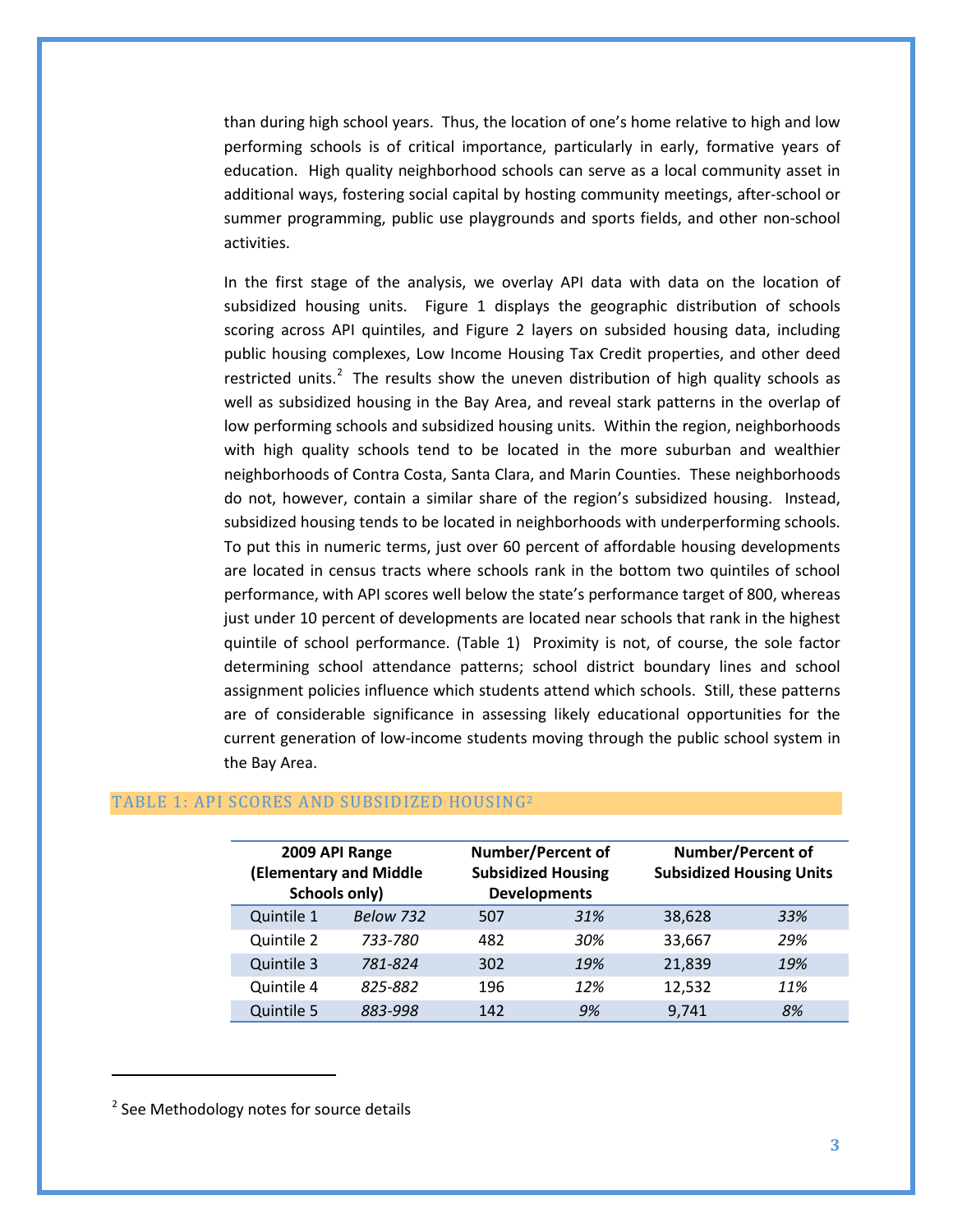# FIGURE1: DISTRIBUTION OF SCHOOL QUALITY IN THE BAY AREA



**4**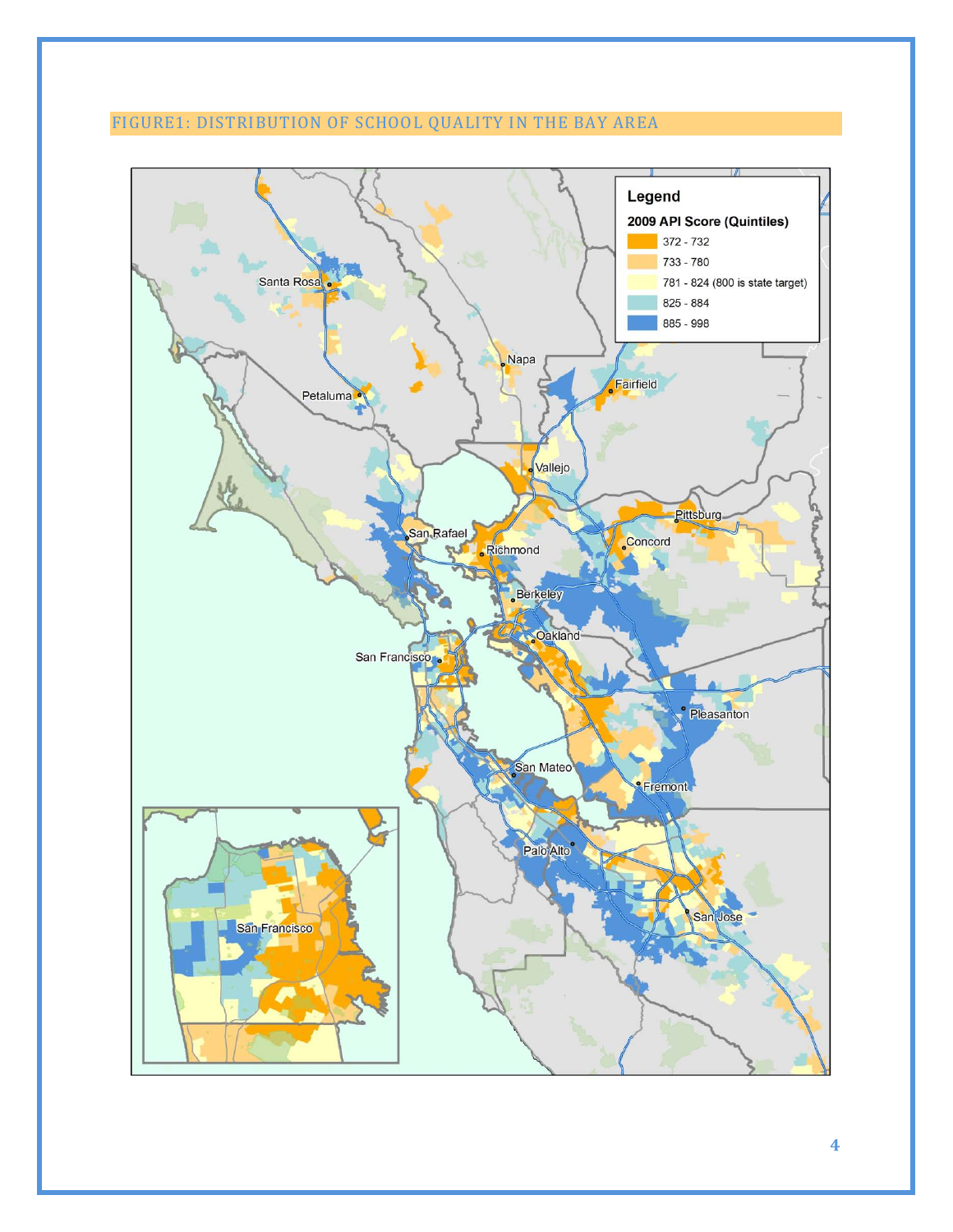FIGURE 2: DISTRIBUTION OF SUBSIDIZED HOUSING RELATIVE TO SCHOOL QUALITY

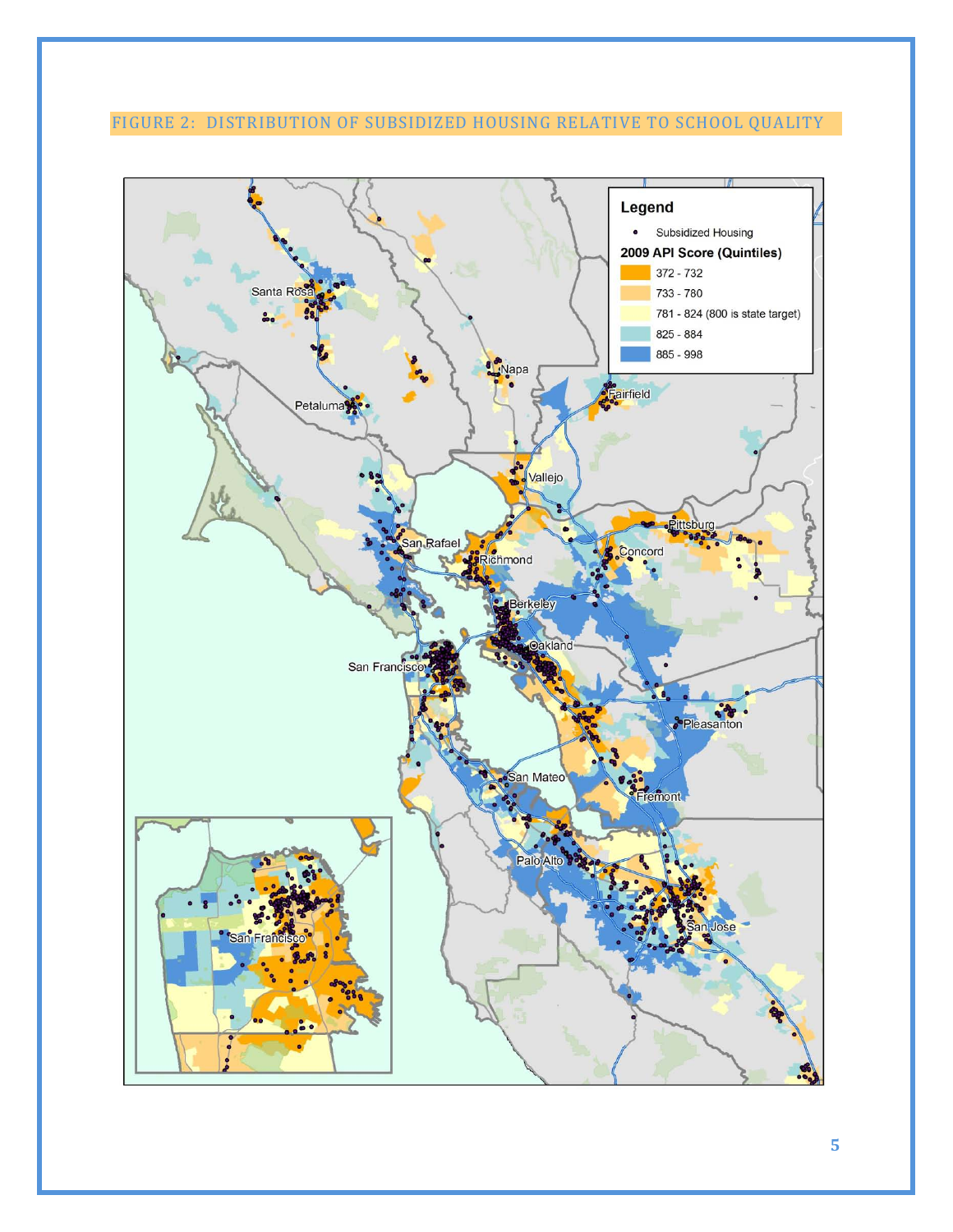$\overline{\phantom{0}}$ 

These patterns are of additional significance in light of the processes that are currently taking place to shape future growth patterns in the region. FOCUS, the Bay Area's regional development and land conservation strategy, aims to promote the development of "complete, livable communities" in areas served by transit, while at the same time conserving open space. Through FOCUS, the Association of Bay Area Governments and the Metropolitan Transportation Commission, in partnership with a number of other regional and local agencies, have encouraged jurisdictions to designate specific geographies, termed Priority Development Areas (PDAs), for future infill development. In order to promote compact growth in the future, these areas must be within an existing community, near existing or planned fixed transit or served by comparable bus service, and planned for more housing. Regional agencies will support local governments' commitment to more compact growth by offering incentives such as capital infrastructure funds, planning grants, and technical assistance to PDAs. Future population and employment growth is expected to align with PDAs, and for this reason, it is important to understand the characteristics of these areas relative to the rest of the region and their capacity to support sustainable, inclusive community growth.

A recent report published by the Center for City and Schools at the University of California, Berkeley, argues that a key metric of community completeness is school quality. "If regional leaders want to accommodate not only new growth but also retain the talent of young families and have them choose residential locations that support the FOCUS growth goals," note the authors, "then addressing the questions of schools and high quality education is critical to the region's vibrancy and resiliency."<sup>[3](#page-5-0)</sup>

The report analyzes the performance of schools within, nearby, and outside of PDA boundaries, and shows that schools in and outside of PDA boundaries are markedly different. Schools within PDAs enroll proportionally more non-white students than those outside the boundaries, and also enroll a greater percentage of students qualifying for free and reduced priced meals, as well a greater percentage of English Language Learners, than non-PDA schools. Schools within PDAs are also much less likely

<span id="page-5-0"></span><sup>&</sup>lt;sup>3</sup> Center for City and Schools (2011). "Growth & Opportunity: Aligning High-Quality Public Education & Sustainable Communities Planning in the Bay Area. A Framing Paper for the San Francisco Bay Area FOCUS Initiative," Center for City and Schools at the University of California, Berkeley.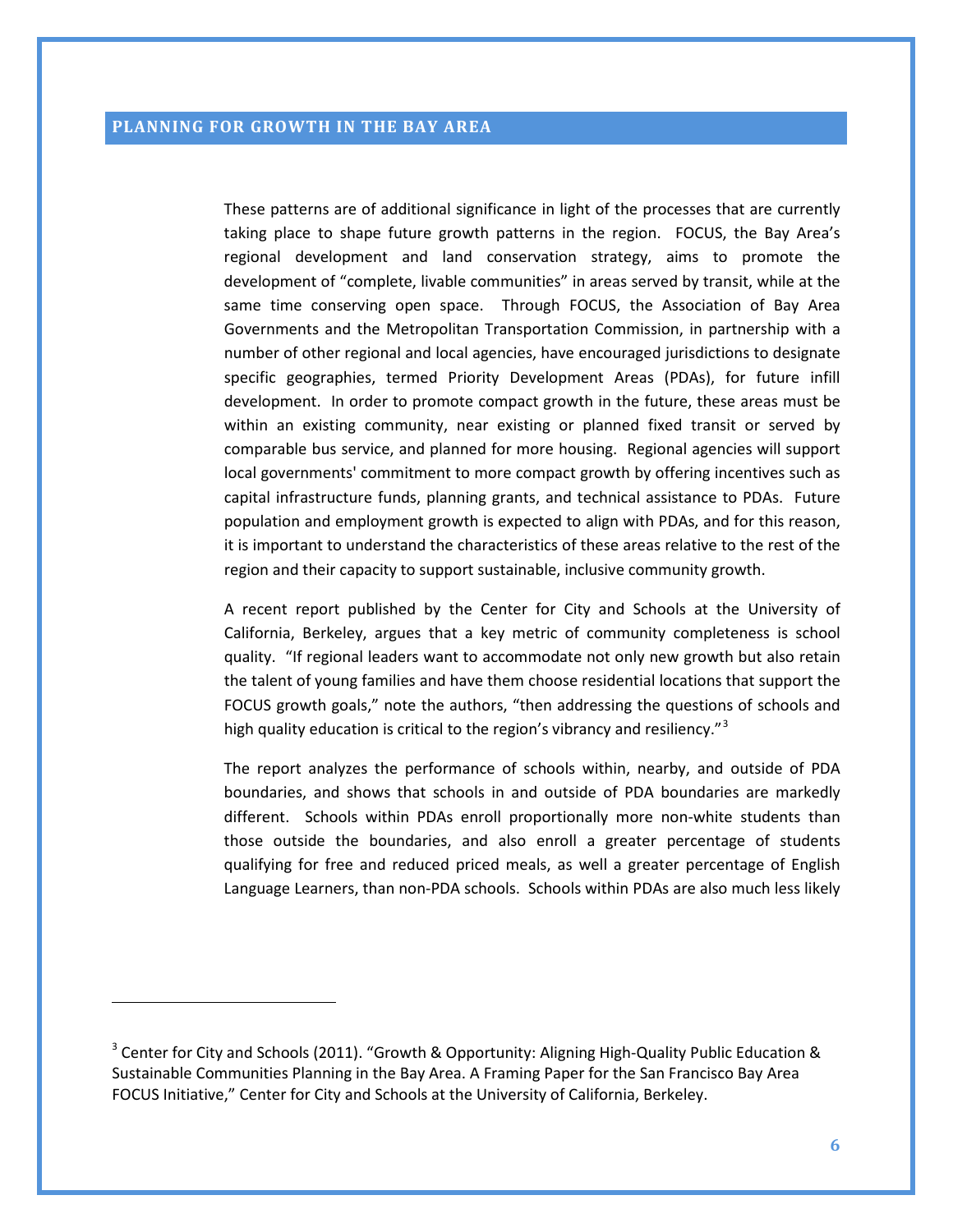to have high API scores. For the 2009-2010 school year, schools within PDAs scored 720 on average, whereas their non-PDA counterparts scored 815.<sup>[4](#page-6-0)</sup>

These disparities in educational outcomes within PDAs have implications for the siting of additional units of affordable housing. Already, a greater share of affordable housing is located in the PDAs with the lowest performing schools. Figure 3 shows how PDA boundaries line up against neighborhood API scores and subsidized housing developments in the cities that have the highest proportion of subsidized housing in the Bay Area: San Francisco, Oakland, and San Jose. The maps paint a stark picture of the differences in the current characteristics of areas designated as PDAs in these cities versus those that are not, with PDAs encircling significant portions of both subsidized housing as well as neighborhoods with underperforming schools. Regionally, nearly 70 percent of subsidized housing within PDAs is situated in census tracts where schools score in the bottom two quintiles of school performance, whereas just 6 percent of is located near schools that rank in the highest quintile of performance (Table 2). If housing development – and particularly affordable housing development – is going to continue to be directed to PDAs, it will be critical to understand and address the factors contributing to school underperfomance in these geographies. Conversely, these results may point to the need to reassess the incentives that will direct future residential growth patterns and the location of new affordable housing developments.

| 2009 API Range (Elementary<br>and Middle Schools only)<br><b>Within PDA boundaries</b> |           | <b>Number/Percent of</b><br><b>Subsidized Housing</b><br><b>Developments Within</b><br><b>PDA Boundaries</b> |     | <b>Number/Percent of</b><br><b>Subsidized Housing Units</b><br><b>Within PDA Boundaries</b> |     |
|----------------------------------------------------------------------------------------|-----------|--------------------------------------------------------------------------------------------------------------|-----|---------------------------------------------------------------------------------------------|-----|
| Quintile 1                                                                             | Below 732 | 326                                                                                                          | 39% | 22,406                                                                                      | 38% |
| Quintile 2                                                                             | 733-780   | 236                                                                                                          | 29% | 16,944                                                                                      | 28% |
| Quintile 3                                                                             | 781-824   | 146                                                                                                          | 18% | 11,968                                                                                      | 20% |
| Quintile 4                                                                             | 825-882   | 67                                                                                                           | 8%  | 4.626                                                                                       | 8%  |

Quintile 5 *883-998* 53 *6%* 3,585 *6%*

#### TABLE 2: SCHOOL QUALITY AND SUBSIDIZED HOUSING WITHIN PDAS [5](#page-6-1)

## <span id="page-6-0"></span> $<sup>4</sup>$  Ibid.</sup>

ı

<span id="page-6-1"></span><sup>&</sup>lt;sup>5</sup> See Methodology notes for source details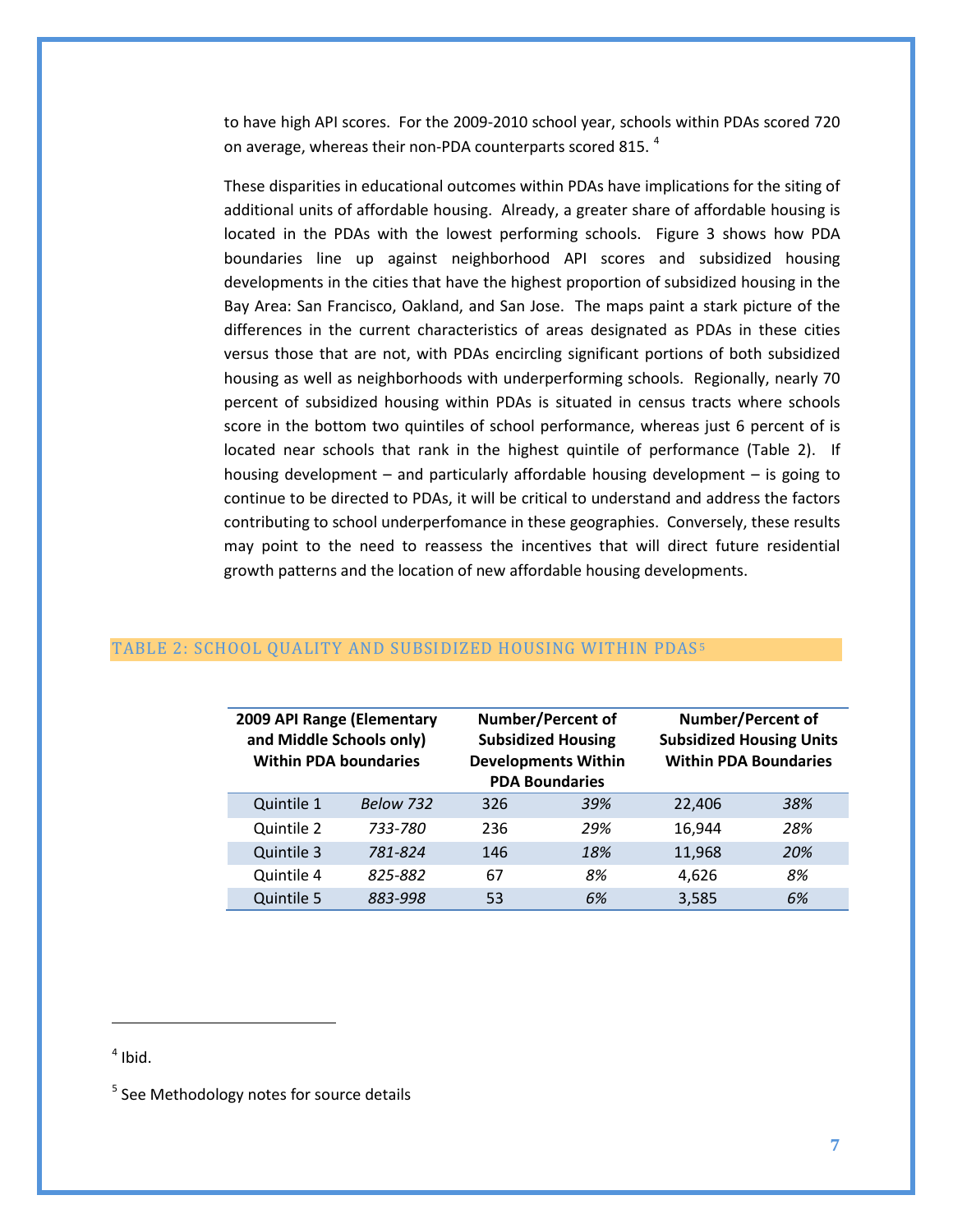# FIGURE 3: DISTRIBUTION OF SUBSIDIZED HOUSING RELATIVE TO SCHOOL QUALITY AND PDAS IN SAN FRANCISCO, OAKLAND, AND SAN JOSE







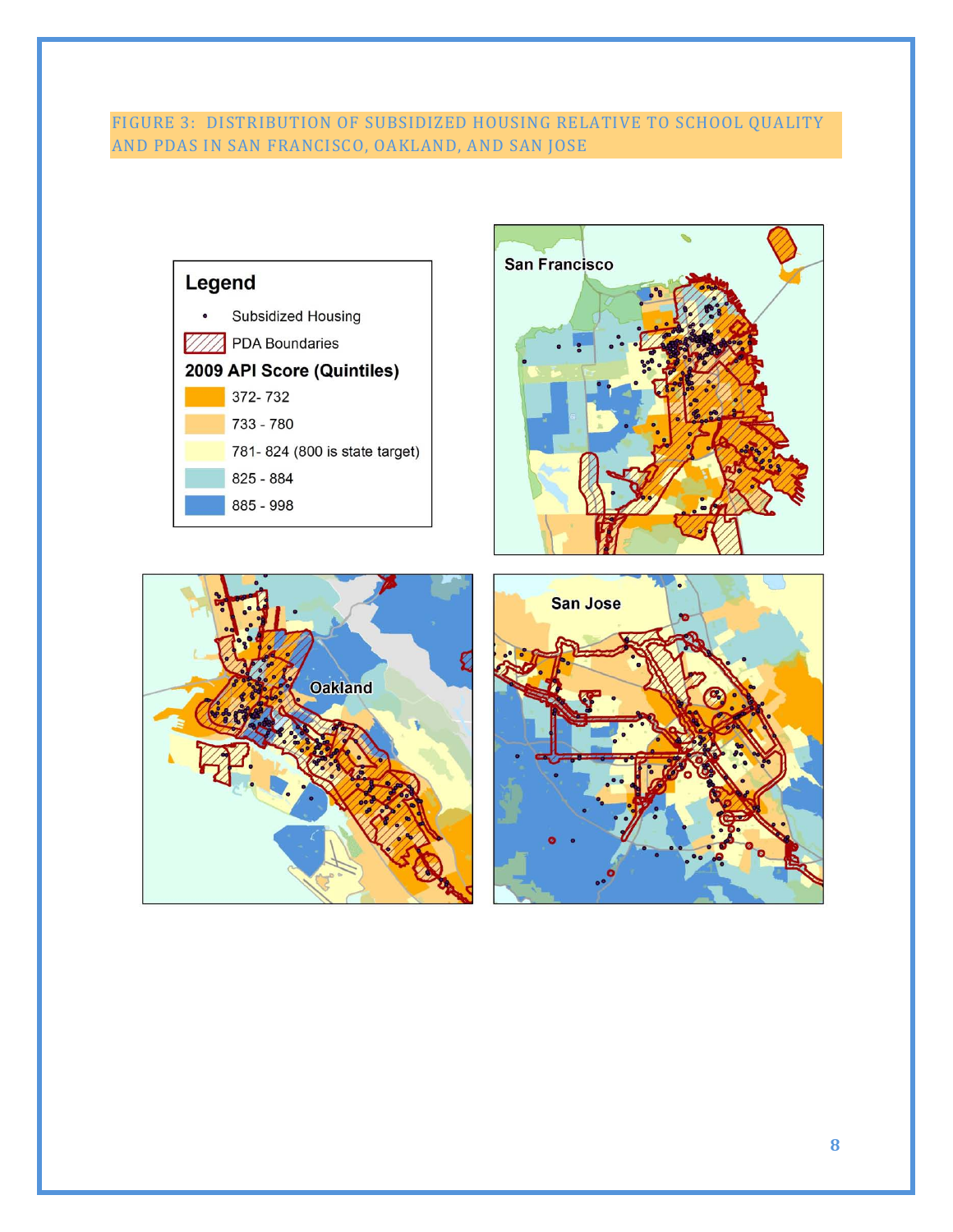A wide variety of interventions can be utilized to help "level the playing field" with regard to educational opportunity; improving a low-income child's access to higher quality schools can include mobility strategies or efforts to enhance teaching practices, curriculum, and/or supplementary offerings within that child's local school. A range of confounding factors come into play here, not least of which is the issue of state and local funding for education – this is of particular salience in California, where K-12 education has seen significant cuts in recent years. On the whole, schools in California are struggling to educate students; while reading and math proficiency rates have been improving in recent years, still 40 percent of all students are not proficient in English and math. Additionally, there are significant proficiency gaps between whites and both Latino and economically disadvantaged students.<sup>[6](#page-8-0)</sup>

While more research is needed to determine the most efficient and effective pathways of improving access to higher quality schools, particularly for lower-income students, it is clear that housing location shapes educational opportunities for lower-income families, and that education is central to long-term economic prospects. In recognition of this, efforts are underway at the federal level to foster collaboration and alignment between the Department of Housing and Urban Development and the U.S. Department of Education. In addition, though, access to quality educational resources should be more integrally considered in the wide range of federal, state, regional, and local mechanisms that will be used to determine future patterns of affordable housing distribution, as well as those that direct resources to the revitalization and preservation of existing affordable units.

## **METHODOLOGY**

 $\overline{\phantom{0}}$ 

There is no single dataset offering a complete inventory of affordable housing, which is generally developed using various configurations of federal, state, and local financing mechanisms. As such, a variety of sources were used to assemble as complete an inventory as possible of publicly subsidized housing developments in the nine-county Bay Area. These sources include the California Housing Finance Agency, the State of

<span id="page-8-0"></span> $6$  [Eric Larsen](http://www.ppic.org/main/bio.asp?i=376) and [Margaret Weston](http://www.ppic.org/main/bio.asp?i=400) (2011). "California Education: Planning for a Better Future," Public Policy Institute of California.